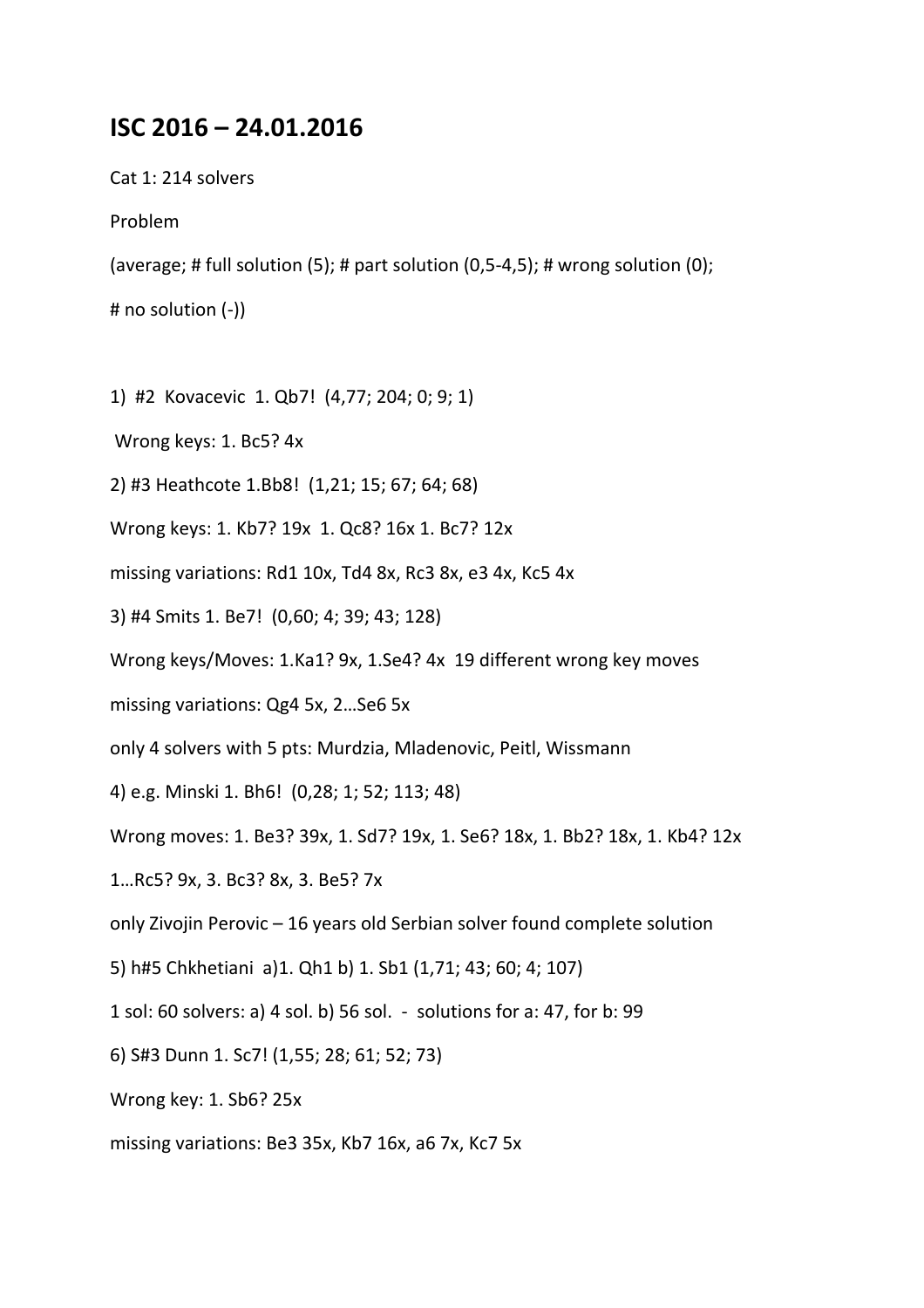- 7) #2 Gvozdjak 1. Bd6! (4,67; 200; 0; 11; 3)
- Wrong keys: 1. Bg1? 4x
- 8) #3 Goumondy 1. Sb3! (2,67; 18; 126; 20; 50)
- Wrong keys: 1. Se2? 6x
- Missing or wrong variations: Se7 75x, Rd4 57x, cd6 7x, Bc5 1x, Sf2 2x, Sg3 1x
- 9) #8 Postnikov 1. Bc4! (2,87; 123; 0; 50; 41)
- Wrong moves: 4. Rc3? 23x
- 10) e.g. Petrov 1. e7 (2,20; 43; 111; 18; 42)
- Wrong moves: 1. Se8? 9x, 1…Rh3? 5x, 3.Rf8? 15x, 4. Kc4? 18x, 4…Kh8 24x, 8. Bd6? 8x
- 11) H#3 Jones 1. Sf4/c4 (1,55; 38; 57; 5; 114)
- 1 sol: 57x (Sf4 44x; c4 13x) sol with Sf4: 82x; with c4: 51x
- 12) S#7 Stein 1. Ke4! (0,05; 2; 0; 45; 167)
- Wrong keys: 17 different wrong keys
- only 2 solvers: Oto Mihalco (SVK) and Mikhael Gabeskiria (GEO)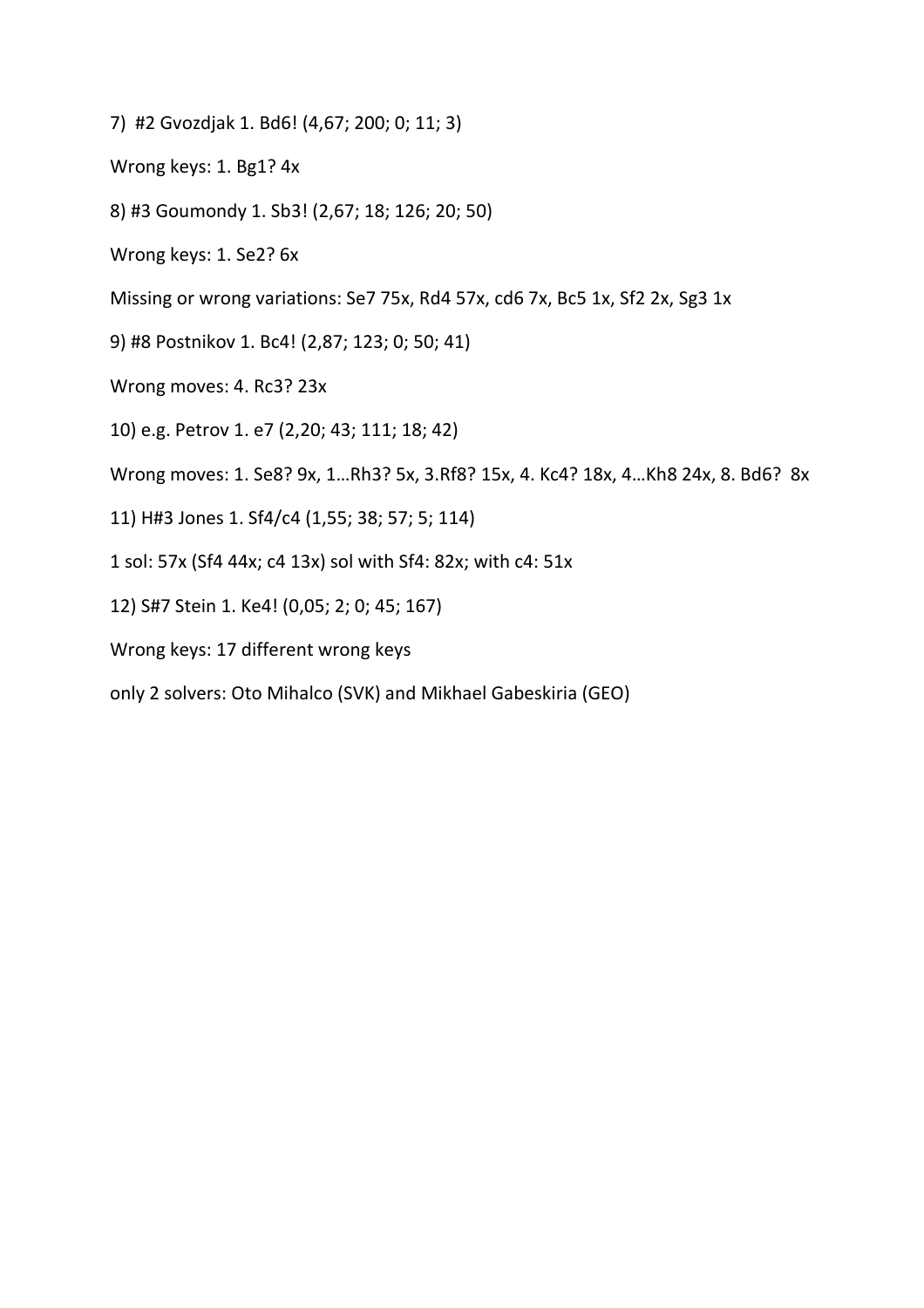Cat  $2 - 103$  solvers

1) #2 Ellerman 1. Qd7! (2,96; 61; 0; 25; 17)

Wrong keys: 1.Qb7? 6x, 1. Sc7? 6x

2) #2 Hanslik 1. Rf5! (1,75; 36; 0; 64; 3)

Wrong keys: 1.Qc4? 38x

3) e.g. Kofman 1. Se7! (1,29; 16; 26; 41; 20)

Wrong moves: 1. Sf4? 27x, 1. Sf8? 7x

4) S#2 Gulaev 1. Rb4! (2,09; 38; 7; 31; 27)

Wrong keys: 1. Rd5? 8x

Missing or wrong variations: c5 5x, c6 1x

5) #2 Ellerman 1. Sc6! (1,26; 26; 0; 70; 7)

Wrong keys: 1. Re8? 18x, 1.Sd3? 15x, 1. Sg4? 12x, 1. Sc4? 8x

6) #2 Schönholzer 1. Rb7! (2,62; 54; 0; 44; 5)

Wrong keys: 1.Bb7? 18x, 1. Qe2? 7x, 1. Qf2? 4x, 1. Ra7? 4x, 1. Bf2? 3x

7) #3 Makaronez 1. Qh5! (0,97; 16; 7; 54; 26)

Wrong keys: 1. Sf4? 16x, 1.Qh7? 10x, 1. Kg6? 9x, 1.b8Q? 5x, 1. Qh8? 4x

8) H#2 Rice 1. Qg1/Rg2/Rg8/Sh4/Sf8 (2,58; 44; 16; 10; 33)

5 sol: 44x, 4 sol: 7x, 3 sol: 4x, 2 sol: 1x, 1 sol: 4x

Qg1: 46x, Rg2: 55x, Rg8: 57x, Sh4: 53x, Sf8: 55x